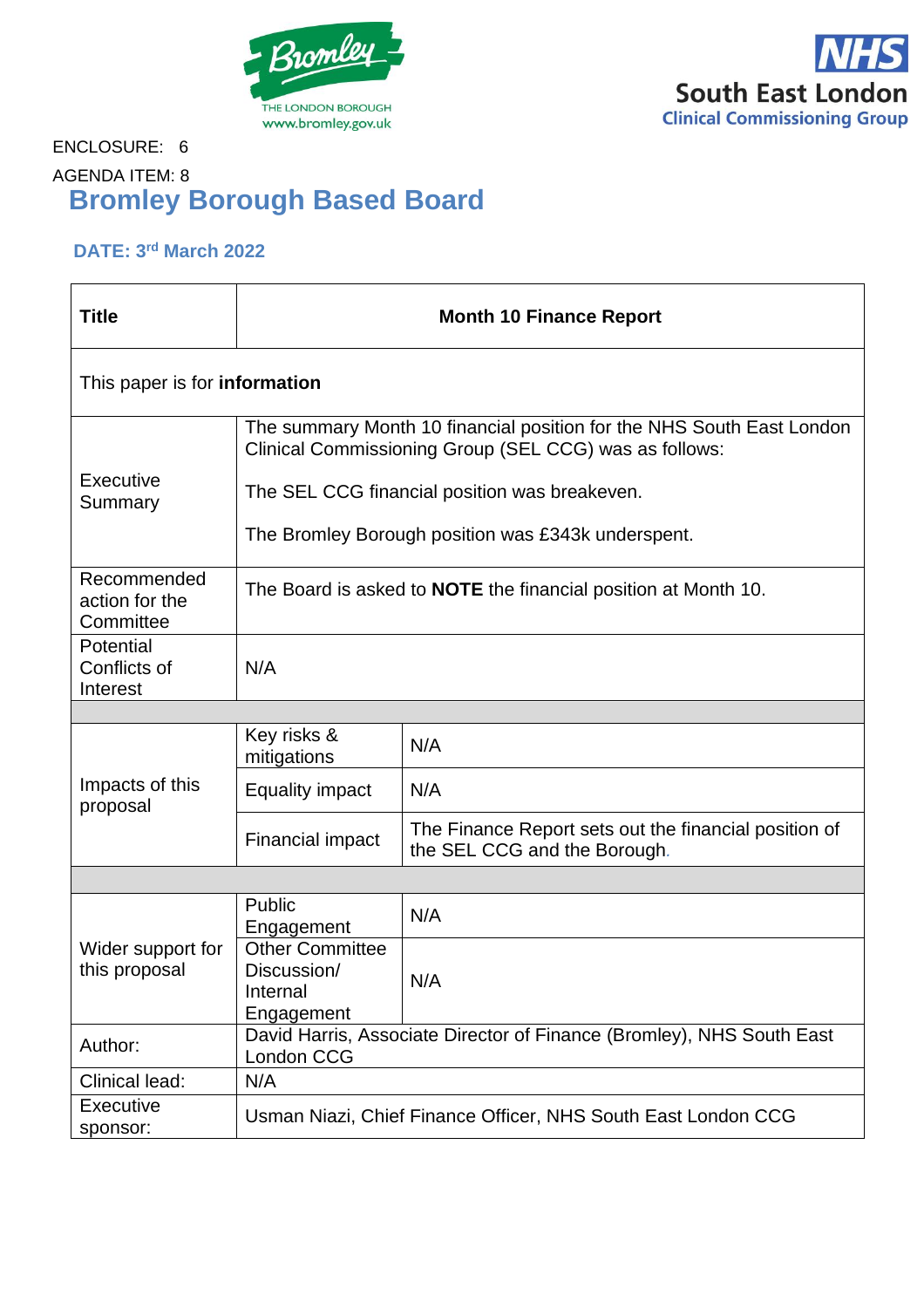

# **Bromley Borough Based Board**

**3rd March 2022**

**Month 10 Finance Report**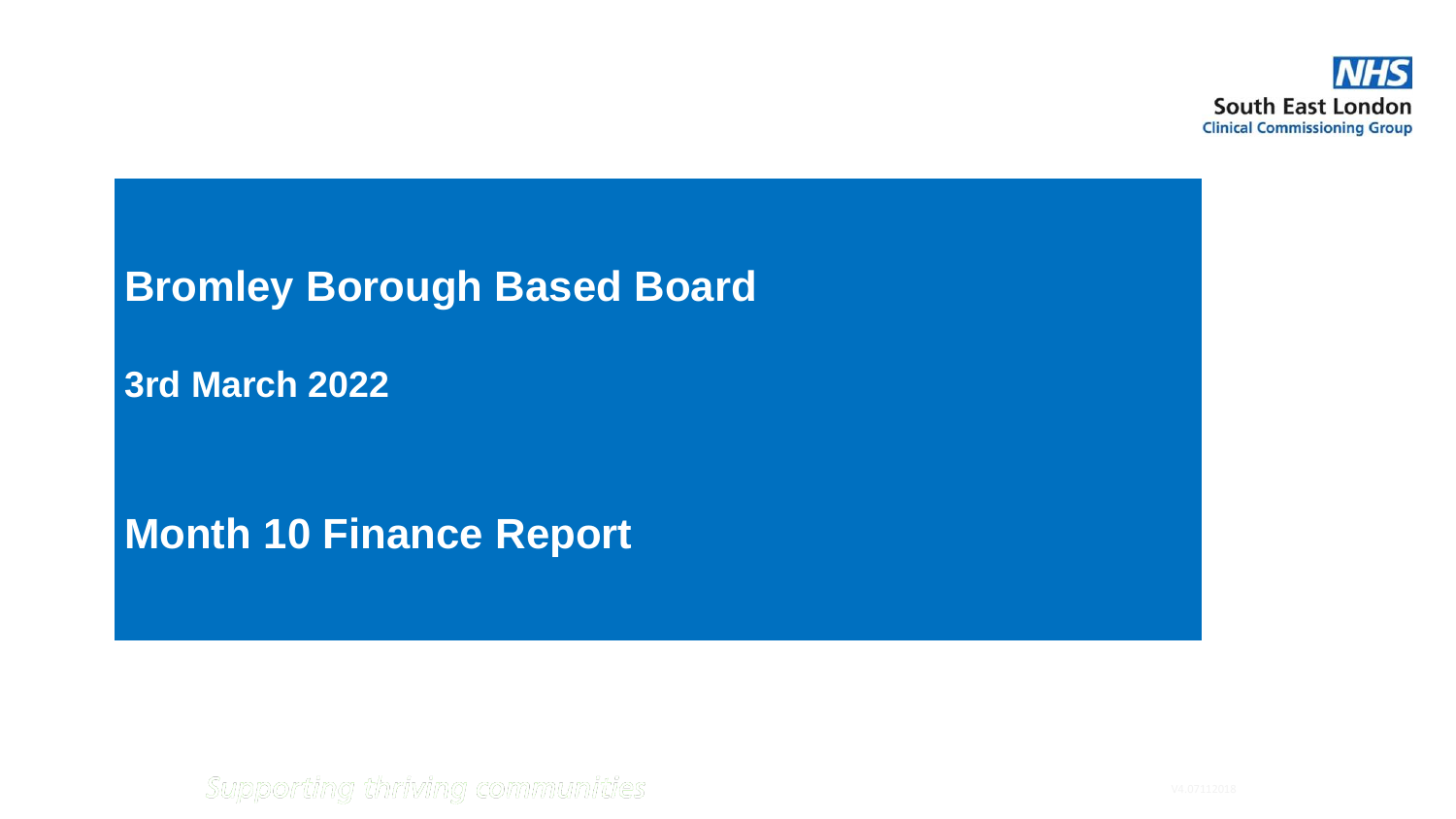# **1. SEL CCG Summary Financial Position**

• The table below sets out the CCG's financial position for the year to Month 10.

| <b>Headline Financial Performance</b>                         |               |                |           |         |          |           |                   |                  |           |                  |
|---------------------------------------------------------------|---------------|----------------|-----------|---------|----------|-----------|-------------------|------------------|-----------|------------------|
|                                                               | <b>Bexley</b> | <b>Bromley</b> | Greenwich | Lambeth | Lewisham | Southwark | <b>South East</b> | <b>Total SEL</b> | Covid-19  | <b>Total SEL</b> |
|                                                               |               |                |           |         |          |           | <b>London</b>     | <b>CCGs (Non</b> |           | <b>CCGs</b>      |
|                                                               |               |                |           |         |          |           |                   | Covid)           |           |                  |
|                                                               | £'000s        | £'000s         | £'000s    | £'0005  | £'000s   | £'000s    | £'000s            | £'000s           | £'000s    | £'000s           |
| <b>Year to Date Expenditure Position</b>                      |               |                |           |         |          |           |                   |                  |           |                  |
| <b>YTD Total Budget</b>                                       | 100,101       | 174,562        | 132,244   | 148,454 | 117, 111 | 116,288   | 2,538,336         | 3,327,096        | 22,840    | 3,349,935        |
| <b>YTD Total Expenditure</b>                                  | 100,008       | 174,219        | 132,049   | 148,362 | 117,108  | 115,972   | 2,540,440         | 3,328,157        | 32,949    | 3,361,107        |
|                                                               |               |                |           |         |          |           |                   |                  |           |                  |
| YTD In Year Total Surplus/ (Deficit)                          | 93            | 343            | 195       | 93      | в        | 317       | (2, 104)          | (1,062)          | (10, 109) | (11, 170)        |
| <b>YTD Expected Retrospective Allocation</b>                  |               |                |           |         |          |           | 1,062             | 1,062            | 10,109    | 11,170           |
| <b>YTD Variance After Retrospective Allocation</b>            |               |                |           |         |          |           |                   |                  |           |                  |
| YTD Variance against planned in year Surplus/ Control Total % |               |                |           |         |          |           |                   |                  |           | 0.0%             |
|                                                               |               |                |           |         |          |           |                   |                  |           |                  |
| <b>Previous Month YTD Variance before adjustment</b>          | 19            | 308            | 214       | 181     | 153      | 322       | (1, 196)          | $\mathbf{o}$     | (7, 887)  | (7, 887)         |
|                                                               |               |                |           |         |          |           |                   |                  |           |                  |
| <b>Annual Position</b>                                        |               |                |           |         |          |           |                   |                  |           |                  |
| Annual Total Budget                                           | 120,633       | 210,909        | 159,059   | 179,309 | 140,710  | 139,911   | 3,041,126         | 3,991,658        | 23,578    | 4,015,236        |
| <b>FOT Total Expenditure</b>                                  | 120,285       | 210,460        | 158,827   | 178,860 | 140,706  | 139,673   | 3,049,887         | 3,998,698        | 39,507    | 4,038,205        |
|                                                               |               |                |           |         |          |           |                   |                  |           |                  |
| <b>FOT In Year Total Surplus/ (Deficit)</b>                   | 348           | 449            | 232       | 450     | 4        | 238       | (8, 761)          | (7,040)          | (15,929)  | (22,969)         |
| <b>FOT Expected Retrospective Allocation</b>                  |               |                |           |         |          |           | 7,040             | 7,040            | 15,929    | 22,969           |
| <b>FOT Variance After Retrospective Allocation</b>            |               |                |           |         |          |           |                   |                  |           |                  |
| FOT Variance against planned in year Surplus/ Control Total % |               |                |           |         |          |           |                   |                  |           | 0.0%             |
|                                                               |               |                |           |         |          |           |                   |                  |           |                  |
| Previous Month AFOT Variance before adjustment                | 142           | 572            | 450       | 487     | 189      | 510       | (5, 719)          | (3,370)          | (18, 319) | (21, 688)        |

- The CCG is reporting a £1.06m overspend against its Business as Usual (BAU) budgets and an £11.17m overspend against its Covid budgets. Both overspends are expected to attract additional funding.
- On a forecast basis, the CCG is reporting a £22.97m overspend. £15.93m is Covid-19 related expenditure, plus additional retrospective allocations in relation to the Additional Roles Reimbursement Scheme in Primary Care (£0.49m), £4.85m for the Winter Access Fund and additional funding to cover independent sector spend on the Elective Recovery Service (£1.69m). This expenditure is expected to attract retrospective allocations and therefore **our forecast for the year is a break-even financial position.**
- The detailed M10 South East London CCG Finance Report is set out at appendix 1.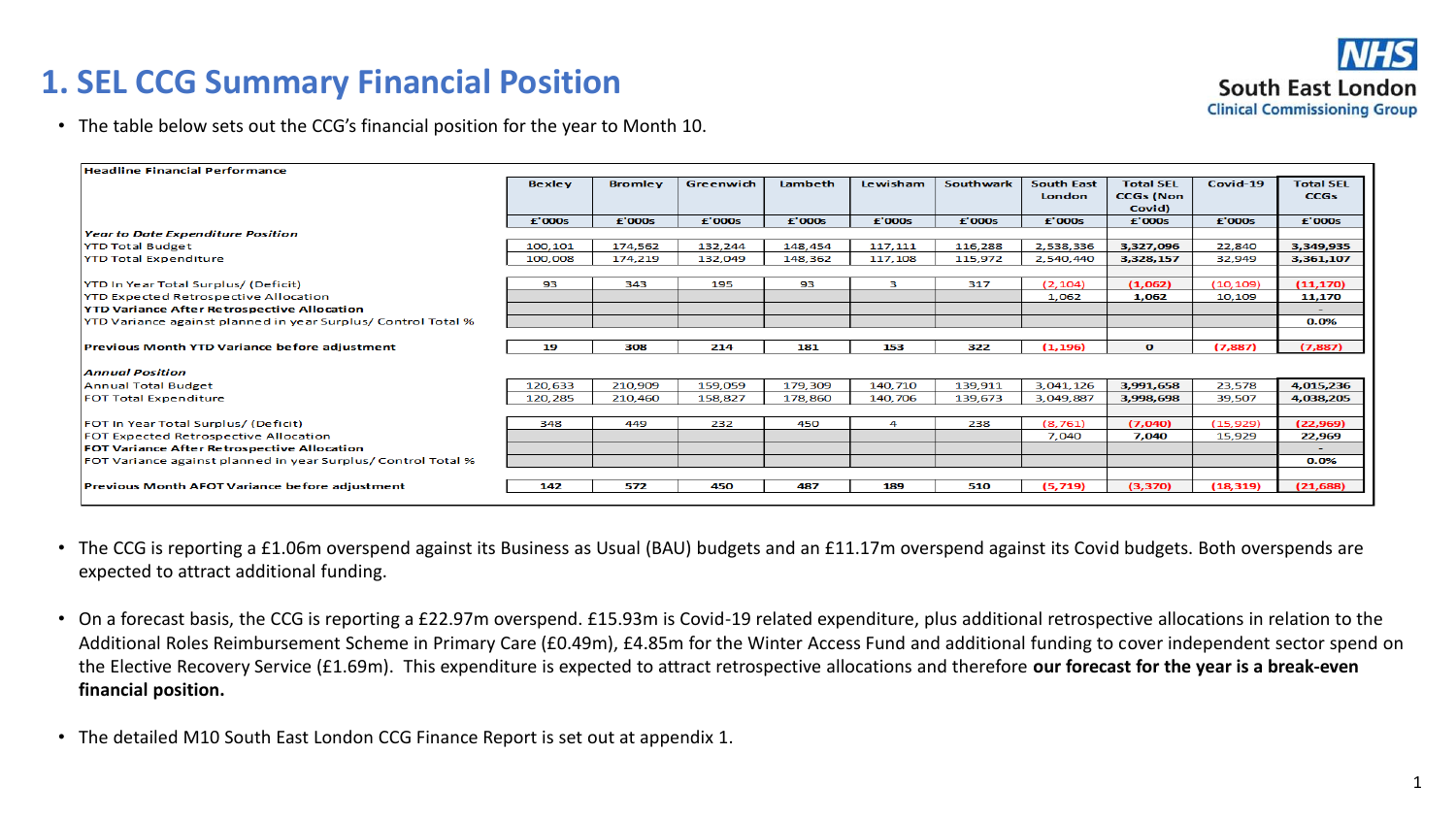### **2. Month 10 Bromley Borough Financial Position by function**



| <b>M10 Financial Position</b>          | <b>Annual</b><br><b>Budget</b> | <b>Budget</b> | <b>Actual</b> | <b>Variance</b> |
|----------------------------------------|--------------------------------|---------------|---------------|-----------------|
|                                        | £'000s                         | £'000s        | £'000s        | £'000s          |
|                                        |                                |               |               |                 |
| <b>Other Acute Services</b>            | 688                            | 574           | 593           | $-19$           |
| <b>Community Health Services</b>       | 54,017                         | 44,060        | 44,173        | $-113$          |
| <b>Mental Health Services</b>          | 11,580                         | 9,424         | 9,664         | $-240$          |
| <b>Continuing Care Services</b>        | 22,323                         | 18,602        | 18,115        | 487             |
| Prescribing                            | 44,960                         | 37,449        | 37,408        | 41              |
| <b>Other Primary Care Services</b>     | 3,208                          | 2,674         | 2,664         | 10              |
| <b>Other Programme Services</b>        | 19,048                         | 15,869        | 15,581        | 288             |
| <b>Delegated Primary Care Services</b> | 50,302                         | 41,931        | 41,931        |                 |
| Corporate Budgets                      | 4,784                          | 3,980         | 4,090         | $-110$          |
|                                        |                                |               |               |                 |
| Total                                  | 210,909                        | 174,562       | 174,219       | 343             |

- The 2021/22 Bromley budget is £210,909k
- The Bromley position at Month 10 is £343k underspent.
- The key variances at Month 10 are:

The Mental Health overspend of £240k relates to CAMHS services. Additional allocations are expected to cover these costs and the year end position will be breakeven; Community - £113k overspent due primarily to an overspend on the Bromley Healthcare contract due to overperformance within the bed based rehab pathway and an overspend in Community Phlebotomy due to an increase in activity;

Continuing Healthcare budgets are underspending by £487k due to activity being lower than budgeted.

• Bromley has received a Covid budget for H2 totalling £765k (£415k for borough costs and £350k for Bromley Healthcare) in addition to the budget set out in the section above. These budgets will be fully utilised.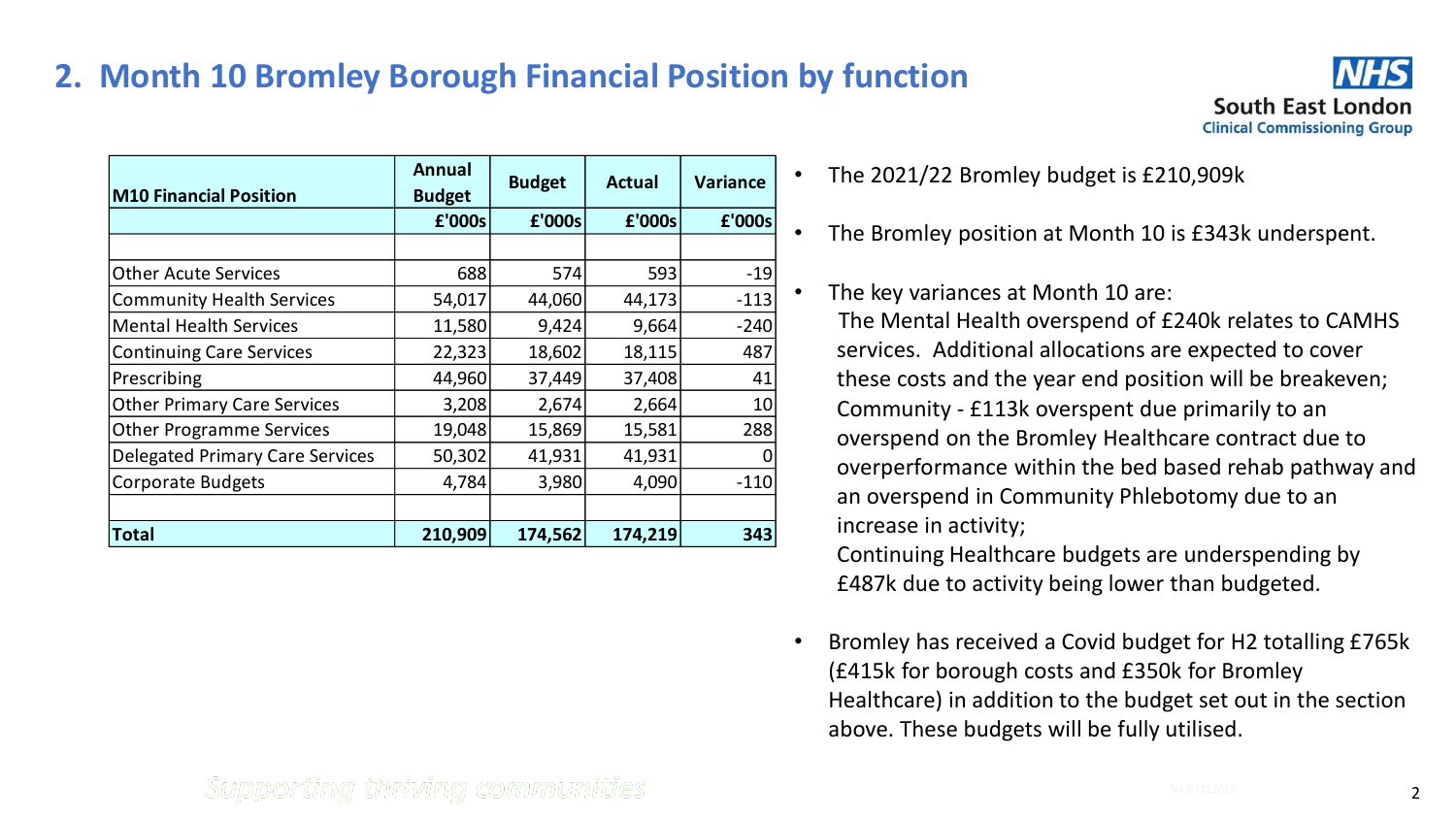## **3. 2022/23 budget setting overview**

#### Timetable



- The CCG is intending to undertake a budget setting exercise for its budgets during February & March 2022.
- The expectation is that final draft budgets will be available for agreement in Mid March 2022. The intention is for all final draft budgets to be signed off prior to 31st March 2022, with the budgets approved by the Governing Body as part of the wider plan sign off.

#### Basis

- Budgets will be based on the agreed H2 budgets with adjustments made for inflation and growth uplifts in line with national funding and the overall ICS planning approach.
- To enable the inflationary pressures to be managed an efficiency factor of 2.5% will be required. This equates to,
	- 1.1% NHS efficiency requirement; and
	- 1.4% relating to an allocation convergence allocation adjustment.
	- The 1.1% has been adjusted within the tariff uplift, so the efficiency ask off CCG budgets is 1.4%.
- The CCG's Corporate Budgets will be set on a flat cash basis, in line with agreed structures.

#### Area Specifics

- MHIS Mental Health expenditure is expected to grow by 4.61% in total
- Community Investment The NHS plan makes an allowance for community investment of 4.4%
- Better Care Fund The Better Care Fund minimum contribution will be increased by at least 5.3% on average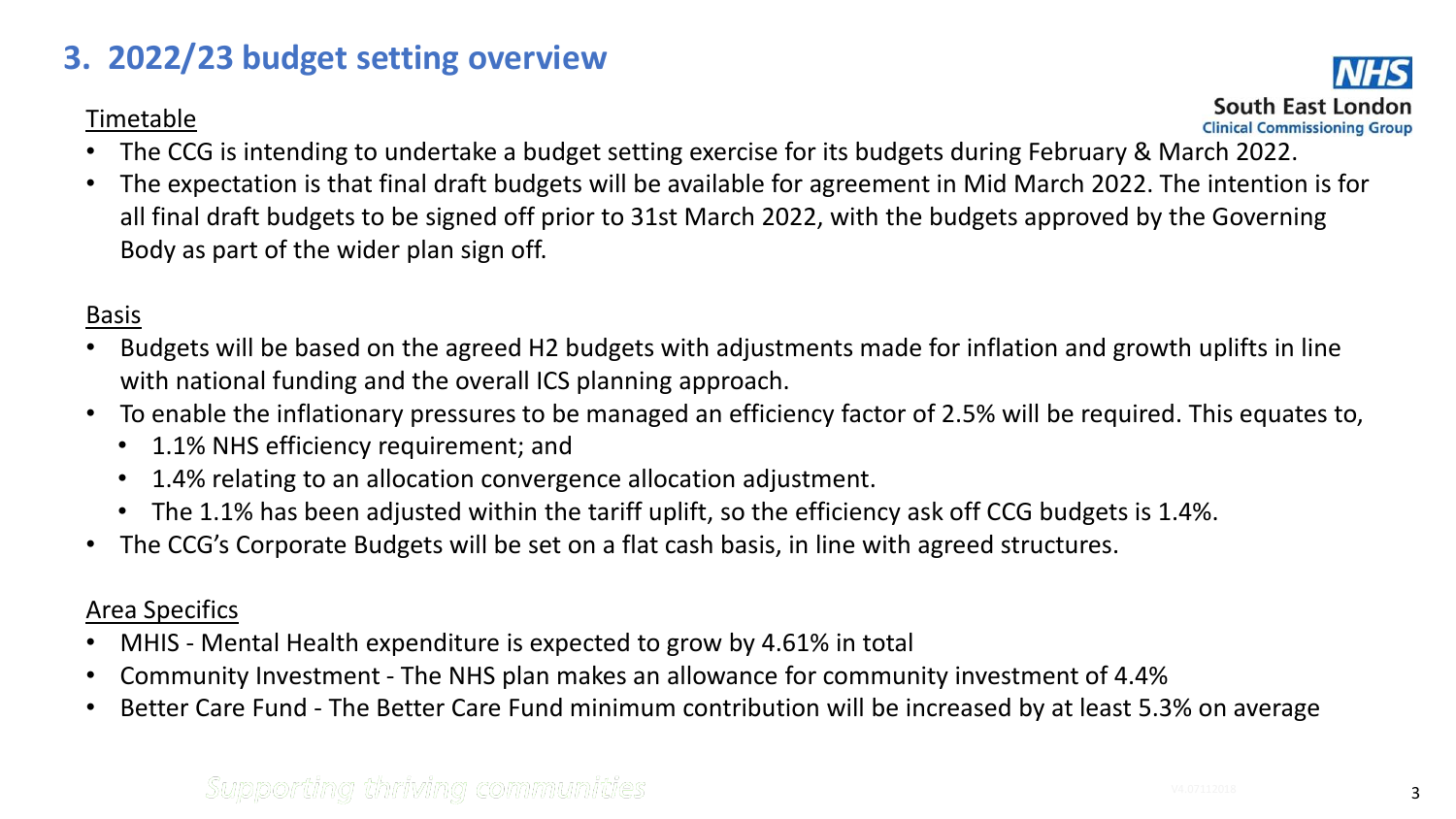



# **SEL CCG Finance Report**

# **Month 10 2021/22**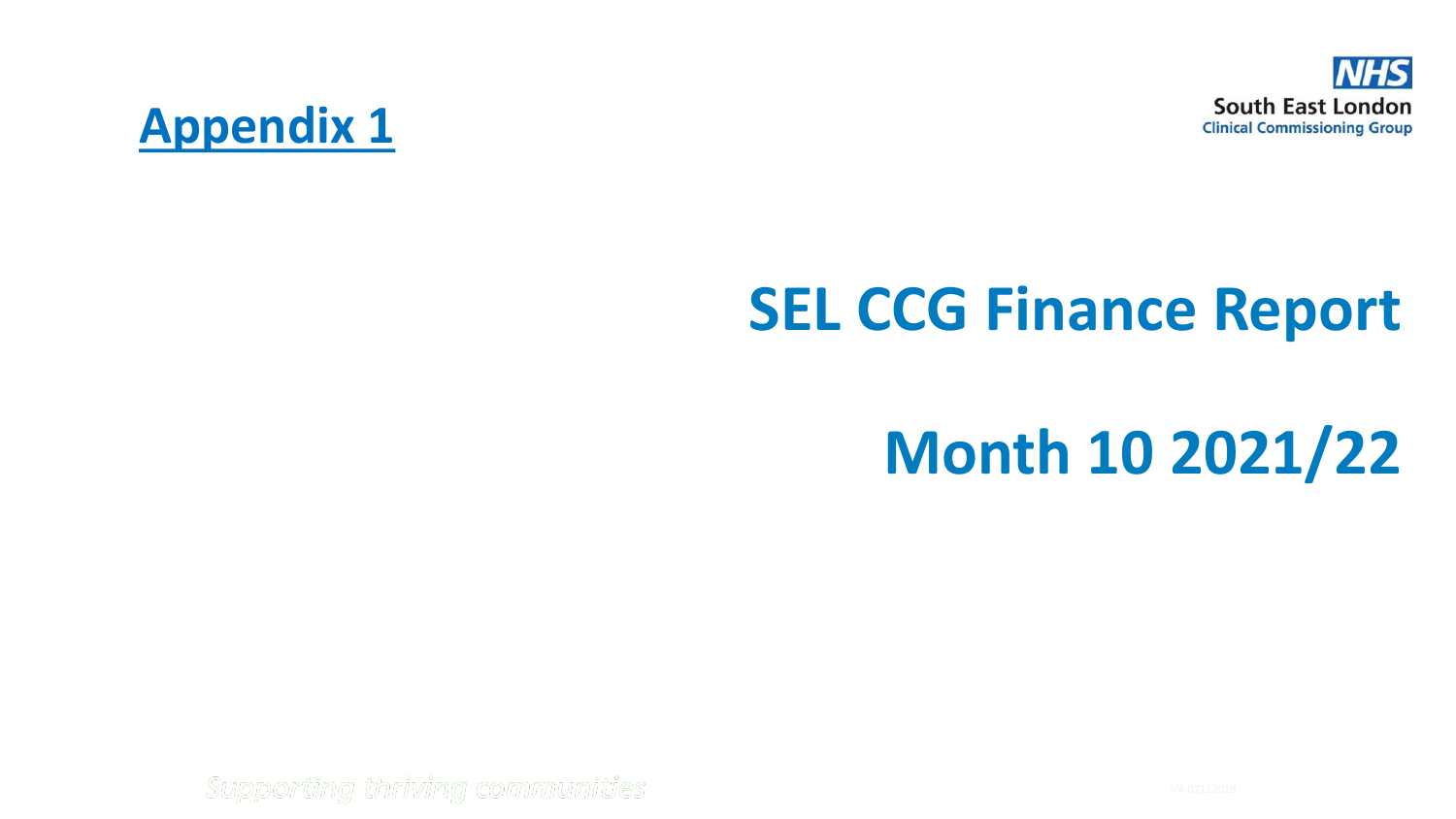### **Contents**

- **1. Executive Summary**
- **2. Summary of Key Risks**
- **3. Financial Position**
- **4. Budget Overview**
- **5. COVID -19**
- **6. Prescribing**
- **7. Continuing Care**
- **8. Cash Position**
- **9. Better Practice Payments Code**
- **10. Revenue Resource Limit**

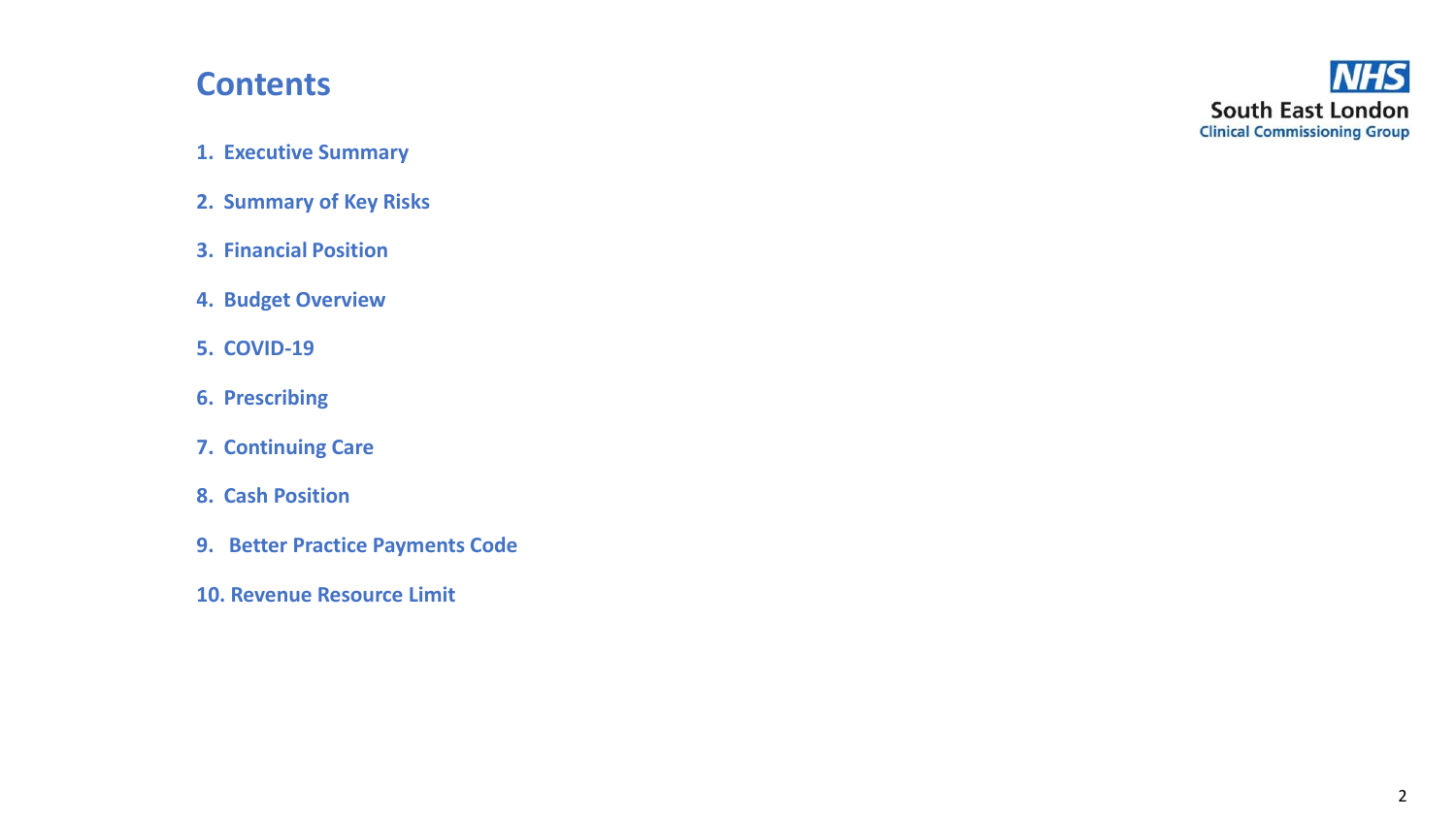#### At a glance position at Month 10

In Month 10, the CCG has received a further £10.88m of non recurrent allocations. These included £2.80m for GP IT, £2.0m for Urgent and Emergency Care, and £1.83m for CCG Pensions. The CCG now has a **total allocation for the year of £4,015.24m**.

At Month 10, **the CCG is reporting a YTD overspend of £11.17m against its total budget.** This represents a £1.06m overspend against its Business as Usual budgets, with the overspend generated by costs incurred on retrospectively funded Primary Care Initiatives and Elective Recovery Funding. The further £10.11m overspend relates to Covid related expenditure, with £9.10m generated by HDP expenditure, £0.77m Covid Vaccination expenditure and £0.24m of Asylum Seeker Covid expenditure. **The CCG is expecting to receive additional top-up and retrospective funding in full to cover this overspend**. **The CCG is therefore expecting to deliver an overall break-even financial position at the end of the year.** The CCG will continue to claim for all centrally reimbursable expenditure during the Q4 period. It is forecasted claims will total circa £22.9m, of which £15.9m will be Covid-19 related.

Part of the overspend on BAU budgets relates to two primary care initiatives which are retrospectively reimbursed, £0.41m YTD on Additional Roles Reimbursement (£0.49m FOT) and £0.09m YTD on Winter Access Funding (£4.85m FOT). Both areas of funding have indicative envelopes from NHSEI and the forecast positions remain with these; additional funding is therefore expected to be provided in full. In addition, the CCG is reporting a £0.56m overspend on Elective activity in the independent sector, funding for this is provided retrospectively and the CCG has received funding in full to cover its expenditure to Month 9.

In month, the CCG has reviewed has received November PPA prescribing figures. These support the improvement in the position highlighted last month, with the prescribing position moving favourably by £0.85m in month. The movement has been linked to price changes within specific drugs which came through in August 2021. This is expected to lead to a slight underspend against the prescribing budget, however, given the volatility in year this will need to be kept under review.

The main remaining risk to the CCG's position remains the Continuing Care budget, with the position expected to overspend in year. This is sustainable within the CCG's overall funding envelope, however wider work is on-going to ensure a sustainable budget is set for 2022/23.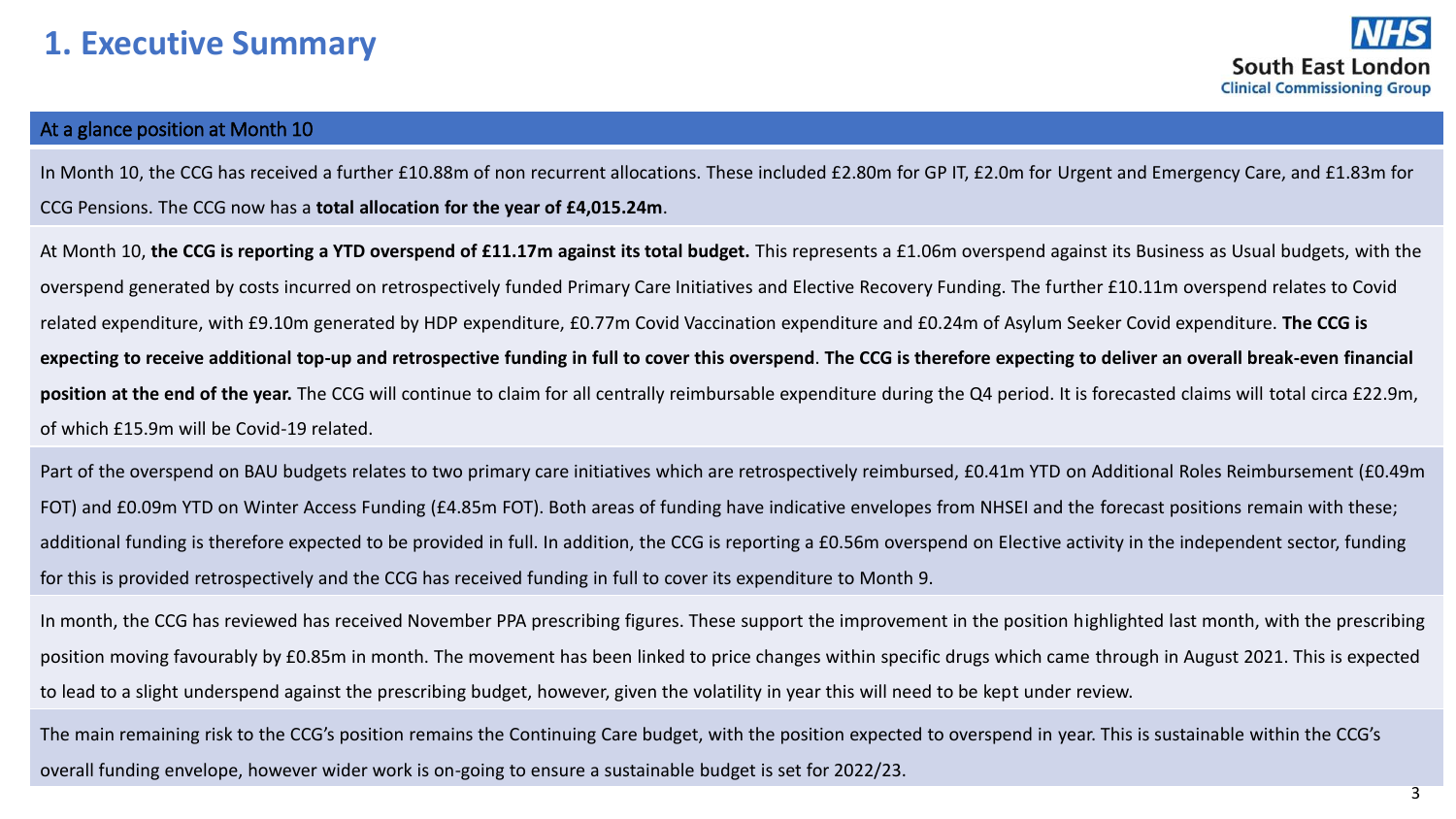# **2. Summary of Key Risks**

#### **NHS South East London**

**Clinical Commissioning Group** 

The below table sets out the key issues facing the CCG in delivering its financial plan. These risks are mitigated within the H1 and H2 forecast positions.

|                         |                                                                                                                                                                                                                                                                                                                          |                           |                                                                                                                                                                                                                                                                                                                                                                                                                                                                                                                                                                                                                                    |                                   | <b>Expected</b>                    |      | <b>BAF Rating</b>     |              |                |
|-------------------------|--------------------------------------------------------------------------------------------------------------------------------------------------------------------------------------------------------------------------------------------------------------------------------------------------------------------------|---------------------------|------------------------------------------------------------------------------------------------------------------------------------------------------------------------------------------------------------------------------------------------------------------------------------------------------------------------------------------------------------------------------------------------------------------------------------------------------------------------------------------------------------------------------------------------------------------------------------------------------------------------------------|-----------------------------------|------------------------------------|------|-----------------------|--------------|----------------|
| <b>Issue/Risk</b>       | <b>Summary of Issue/Risk</b>                                                                                                                                                                                                                                                                                             | <b>SRO</b>                | <b>Mitigation</b>                                                                                                                                                                                                                                                                                                                                                                                                                                                                                                                                                                                                                  | <b>Month</b><br><b>Identified</b> | <b>Date for</b><br>Comple-<br>tion | £m's | Likelihood   Severity |              | <b>Score</b>   |
| <b>CHC Position</b>     | The CHC position carries a risk of<br>increased activity as the anticipated<br>unwinding of the HDP starts to impact<br>upon BAU CCG budgets.<br>Financial risks have specifically been<br>identified within Greenwich and<br>Lambeth but all boroughs are now<br>starting to see an underlying increase<br>in activity. | Usman Niazi               | The CCG has undertaken in-depth reviews of the financial<br>commitments within the CHC budgets. This identified mitigations for<br>the pressures within Greenwich and Lambeth.<br>H2 budgets have been increased to offset this pressure. However<br>further work remains needed to ensure the position is sustainable for<br>2022/23.                                                                                                                                                                                                                                                                                             | Month 1                           | Month 10                           | 0.8  | $\overline{2}$        | $\mathbf 1$  | $\overline{2}$ |
| Prescribing<br>Position | The CCG's prescribing position is seeing<br>price growth of 3.5% and an emerging<br>activity pressure which may normalise<br>around 1%. In line with national<br>guidance, budgets were uplifted by<br>0.68%, generating a pressure of c3.8%.                                                                            | Vanessa<br><b>Burgess</b> | The CCG's Medicine Management team is working to review the<br>pressures and identify how they can be mitigated, given the workload<br>on the team in delivering the wider vaccination programme.<br>The CCG H2 budgets have been adjusted to reflect the present<br>projected spend, accounting for the impact of H2 QIPP planning. Work<br>is required to identify the recurrent pressure, and to identify<br>appropriate mitigations moving into 2022/23.<br>Based on October and November PPA data, the CCG has seen an<br>improvement in its position which now suggests the Prescribing<br>budget will be delivered in year. | Month 4                           | Month 10                           | 0.9  | $\overline{2}$        | $\mathbf{1}$ | $\overline{2}$ |
| Vaccination<br>Spend    | Reimbursement for elements of<br>vaccination spend remains<br>outstanding. Discussions with NHSEI<br>are ongoing.                                                                                                                                                                                                        | Sam<br>Hepplewhite        | The CCG has continued to work with NHSEI to address their queries.<br>This has led to a revision to the expected costs in year, and therefore a<br>reduction in additional funding. The CCG has offset this impact<br>through both a reduction in planned spend and through the utilisation<br>of non recurrent budgets.                                                                                                                                                                                                                                                                                                           | Month 7                           | Month 11                           | 2.2  | 3                     | $\mathbf 1$  | $\overline{3}$ |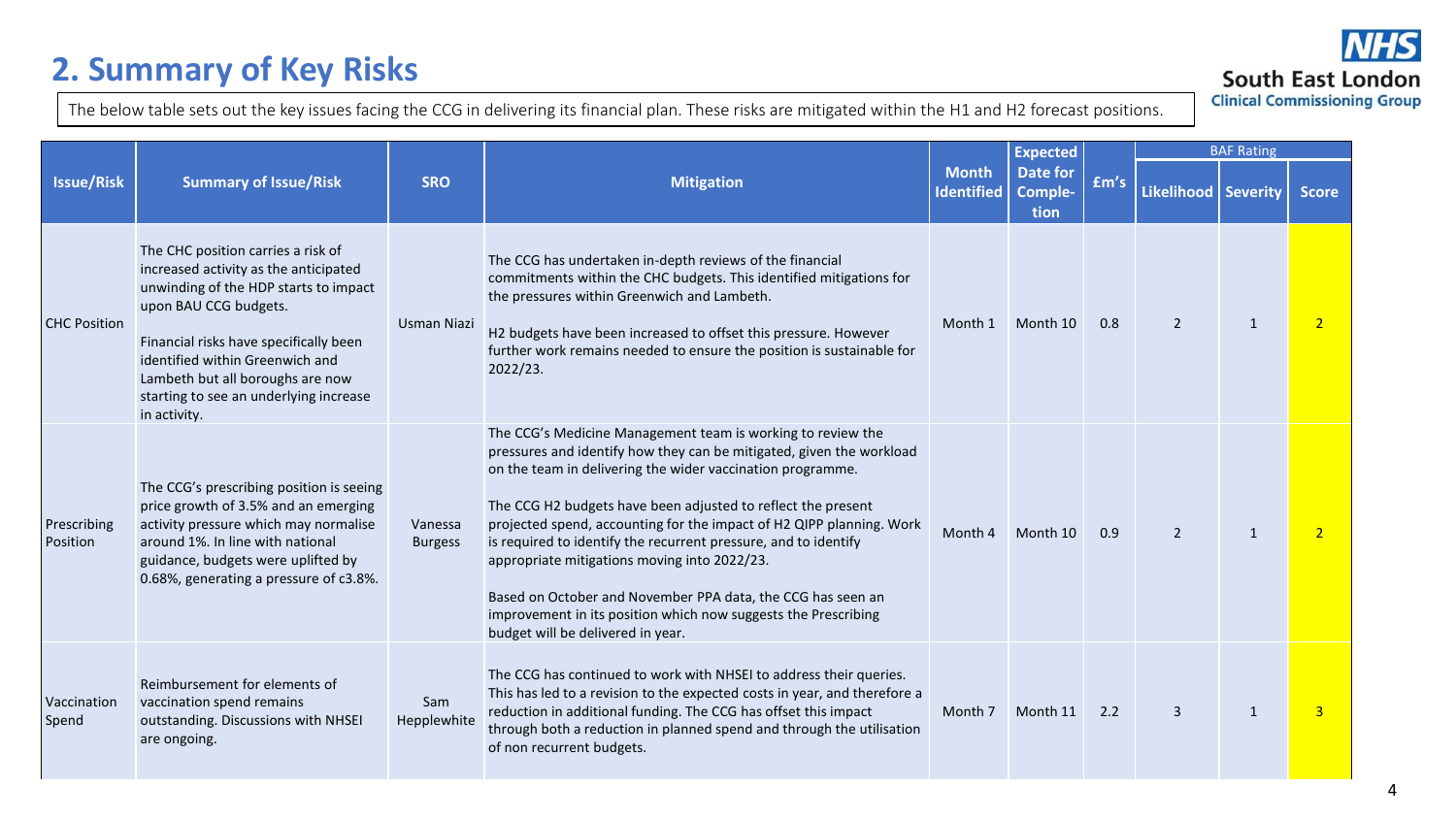### **3. Financial Position**



• The table below sets out the CCG's financial position for the year to Month 10.

| Headline Financial Performance                                       |               |                |           |         |                |           |                   |                  |           |                  |
|----------------------------------------------------------------------|---------------|----------------|-----------|---------|----------------|-----------|-------------------|------------------|-----------|------------------|
|                                                                      | <b>Bexley</b> | <b>Bromley</b> | Greenwich | Lambeth | Lewisham       | Southwark | <b>South East</b> | <b>Total SEL</b> | Covid-19  | <b>Total SEL</b> |
|                                                                      |               |                |           |         |                |           | London            | <b>CCGs (Non</b> |           | <b>CCGs</b>      |
|                                                                      |               |                |           |         |                |           |                   | Covid)           |           |                  |
|                                                                      | £'000s        | £'000s         | £'000s    | £'000s  | £'000s         | £'000s    | £'000s            | £'000s           | £'000s    | £'000s           |
| <b>Year to Date Expenditure Position</b>                             |               |                |           |         |                |           |                   |                  |           |                  |
| YTD Total Budget                                                     | 100,101       | 174,562        | 132,244   | 148,454 | 117,111        | 116,288   | 2,538,336         | 3,327,096        | 22,840    | 3,349,935        |
| <b>YTD Total Expenditure</b>                                         | 100,008       | 174,219        | 132,049   | 148,362 | 117,108        | 115,972   | 2,540,440         | 3,328,157        | 32,949    | 3,361,107        |
|                                                                      |               |                |           |         |                |           |                   |                  |           |                  |
| <b>YTD In Year Total Surplus/ (Deficit)</b>                          | 93            | 343            | 195       | 93      | 3              | 317       | (2, 104)          | (1,062)          | (10, 109) | (11, 170)        |
| <b>YTD Expected Retrospective Allocation</b>                         |               |                |           |         |                |           | 1,062             | 1,062            | 10,109    | 11,170           |
| <b>YTD Variance After Retrospective Allocation</b>                   |               |                |           |         |                |           |                   |                  |           |                  |
| <b>YTD Variance against planned in year Surplus/ Control Total %</b> |               |                |           |         |                |           |                   |                  |           | $0.0\%$          |
|                                                                      |               |                |           |         |                |           |                   |                  |           |                  |
| <b>Previous Month YTD Variance before adjustment</b>                 | 19            | 308            | 214       | 181     | 153            | 322       | (1, 196)          | $\mathbf{o}$     | (7, 887)  | (7, 887)         |
|                                                                      |               |                |           |         |                |           |                   |                  |           |                  |
| <b>Annual Position</b>                                               |               |                |           |         |                |           |                   |                  |           |                  |
| Annual Total Budget                                                  | 120,633       | 210,909        | 159,059   | 179,309 | 140,710        | 139,911   | 3,041,126         | 3,991,658        | 23,578    | 4,015,236        |
| <b>FOT Total Expenditure</b>                                         | 120,285       | 210,460        | 158,827   | 178,860 | 140,706        | 139,673   | 3,049,887         | 3,998,698        | 39,507    | 4,038,205        |
|                                                                      |               |                |           |         |                |           |                   |                  |           |                  |
| FOT In Year Total Surplus/ (Deficit)                                 | 348           | 449            | 232       | 450     | $\overline{a}$ | 238       | (8, 761)          | (7,040)          | (15, 929) | (22,969)         |
| FOT Expected Retrospective Allocation                                |               |                |           |         |                |           | 7,040             | 7,040            | 15,929    | 22,969           |
| <b>FOT Variance After Retrospective Allocation</b>                   |               |                |           |         |                |           |                   |                  |           |                  |
| FOT Variance against planned in year Surplus/ Control Total %        |               |                |           |         |                |           |                   |                  |           | 0.0%             |
|                                                                      |               |                |           |         |                |           |                   |                  |           |                  |
| Previous Month AFOT Variance before adjustment                       | 142           | 572            | 450       | 487     | 189            | 510       | (5,719)           | (3,370)          | (18, 319) | (21, 688)        |

- The CCG is reporting a £1.06m overspend against its Business as Usual (BAU) budgets and an £11.17m overspend against its Covid budgets. Both overspends are expected to attract additional funding.
- On a forecast basis, the CCG is reporting a £22.97m overspend. £15.93m is Covid-19 related expenditure, plus additional retrospective allocations in relation to the Additional Roles Reimbursement Scheme in Primary Care (£0.49m), £4.85m for the Winter Access Fund and additional funding to cover independent sector spend on the Elective Recovery Service (£1.69m). This expenditure is expected to attract retrospective allocations and therefore **our forecast for the year is a break-even financial position.**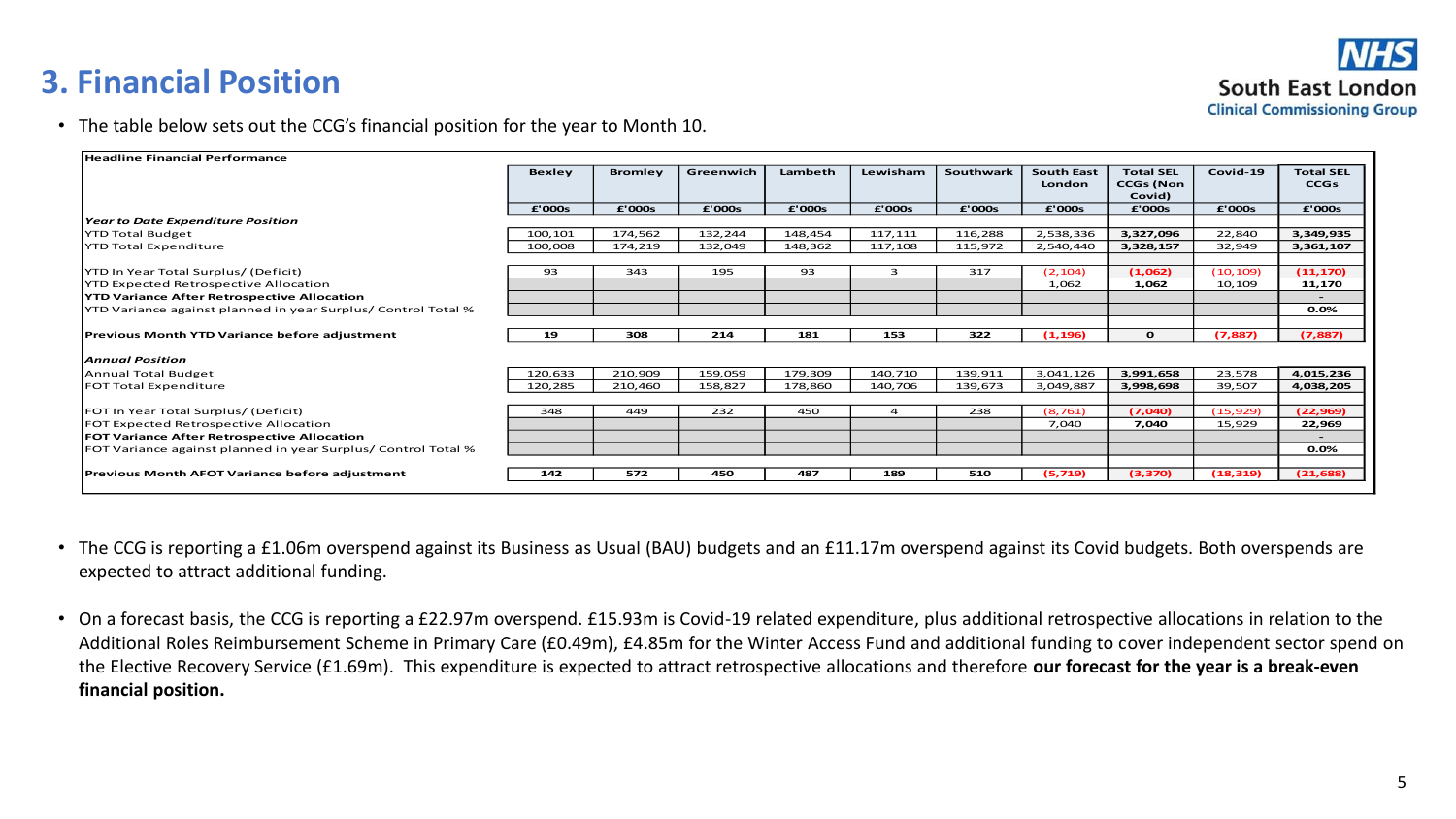### **4. Budget Overview**

| Month 10                           |                          |                          |                          |                          |          |                  |            |                  |                          |                  |  |
|------------------------------------|--------------------------|--------------------------|--------------------------|--------------------------|----------|------------------|------------|------------------|--------------------------|------------------|--|
|                                    | Bexley                   | <b>Bromley</b>           | Greenwich                | Lambeth                  | Lewisham | <b>Southwark</b> | South East | <b>Total SEL</b> | Covid-19                 | <b>Total SEL</b> |  |
|                                    |                          |                          |                          |                          |          |                  | London     | <b>CCGs (Non</b> |                          | <b>CCGs</b>      |  |
|                                    |                          |                          |                          |                          |          |                  |            | Covid)           |                          |                  |  |
|                                    | f'000s                   | f'000s                   | f'000s                   | £'000s                   | f'000s   | f'000s           | f'000s     | f'000s           | £'000s                   | £'000s           |  |
| <u>  Year to Date Variance</u>     |                          |                          |                          |                          |          |                  |            |                  |                          |                  |  |
| Planning and Commissioning         | $\overline{\phantom{a}}$ | $\overline{\phantom{a}}$ | $\overline{\phantom{a}}$ | $\overline{\phantom{a}}$ | ٠        |                  | (557)      | (557)            | $\overline{\phantom{a}}$ | (557)            |  |
| <b>Other Acute Services</b>        | 10                       | (19)                     | (10)                     | $\overline{2}$           | (0)      | 46               | (127)      | (98)             | (8, 371)                 | (8,469)          |  |
| Other Community Health Services    | 18                       | (113)                    | 235                      | 300                      | (124)    | 258              | 0          | 575              | 3,522                    | 4,097            |  |
| Mental Health Services             | (72)                     | (240)                    | 152                      | 5                        | (269)    | 52               | (0)        | (373)            | (0)                      | (373)            |  |
| Continuing Care Services           | (15)                     | 487                      | (713)                    | (812)                    | 84       | (318)            | ٠          | (1, 288)         | $\overline{\phantom{a}}$ | (1, 288)         |  |
| Prescribing                        | (28)                     | 41                       | 371                      | 5                        | 85       | 251              | (0)        | 725              | ٠                        | 725              |  |
| <b>Other Primary Care Services</b> | 104                      | 10                       | 134                      | 35                       | (5)      | 140              | (405)      | 12               | (539)                    | (527)            |  |
| <b>Other Programme Services</b>    | 78                       | 288                      | (32)                     | 381                      | 21       | (187)            | (876)      | (328)            | 4,742                    | 4,414            |  |
| Delegated Primary Care Services    | (0)                      | $\mathbf{0}$             | (0)                      | 0                        | (0)      | (0)              | (495)      | (496)            | 136                      | (360)            |  |
| Corporate Budgets                  | (2)                      | (110)                    | 59                       | 176                      | 212      | 75               | 357        | 767              | (9,600)                  | (8, 833)         |  |
| <b>Total Year to Date Variance</b> | 93                       | 343                      | 195                      | 93                       | 3        | 317              | (2, 104)   | (1,062)          | (10, 110)                | (11, 171)        |  |

| Month 9                                |                          |                          |                          |                          |          |                  |                   |                  |                          |                  |  |
|----------------------------------------|--------------------------|--------------------------|--------------------------|--------------------------|----------|------------------|-------------------|------------------|--------------------------|------------------|--|
|                                        | Bexley                   | <b>Bromley</b>           | Greenwich                | Lambeth                  | Lewisham | <b>Southwark</b> | <b>South East</b> | <b>Total SEL</b> | Covid-19                 | <b>Total SEL</b> |  |
|                                        |                          |                          |                          |                          |          |                  | London            | <b>CCGs (Non</b> |                          | <b>CCGs</b>      |  |
|                                        |                          |                          |                          |                          |          |                  |                   | Covid)           |                          |                  |  |
|                                        | f'000s                   | £'000s                   | £'000s                   | £'000s                   | f'000s   | £'000s           | £'000s            | £'000s           | £'000s                   | £'000s           |  |
| <b>Year to Date Variance</b>           |                          |                          |                          |                          |          |                  |                   |                  |                          |                  |  |
| Planning and Commissioning             | $\overline{\phantom{a}}$ | $\overline{\phantom{a}}$ | $\overline{\phantom{a}}$ | $\overline{\phantom{a}}$ | ٠        |                  | $\Omega$          | 0                |                          | 0                |  |
| lOther Acute Services                  | 12                       | (11)                     | (10)                     | $\overline{2}$           | ٠        | 40               | $\Omega$          | 33               | (4,258)                  | (4,225)          |  |
| <b>Other Community Health Services</b> | 291                      | (218)                    | 356                      | 171                      | (29)     | 35               | 6                 | 611              | (173)                    | 439              |  |
| Mental Health Services                 | (93)                     | 28                       | 214                      | 245                      | (120)    | 27               | (0)               | 302              | (6)                      | 296              |  |
| Continuing Care Services               | (215)                    | 369                      | (656)                    | (668)                    | 613      | 91               | 0                 | (465)            |                          | (465)            |  |
| Prescribing                            | (196)                    | 17                       | 297                      | 4                        | (339)    | 89               | ٠                 | (128)            | $\overline{\phantom{a}}$ | (128)            |  |
| <b>Other Primary Care Services</b>     | 42                       | 9                        | 30                       | 48                       | 32       | 93               | (375)             | (122)            | (73)                     | (195)            |  |
| <b>Other Programme Services</b>        | 127                      | 254                      | (36)                     | 347                      | (25)     | (90)             | (1, 905)          | (1, 328)         | 4,671                    | 3,344            |  |
| Delegated Primary Care Services        | $\Omega$                 | $\Omega$                 | (0)                      | (0)                      | (2)      |                  | 1,603             | 1,601            | $\overline{\phantom{a}}$ | 1,601            |  |
| Corporate Budgets                      | 51                       | (141)                    | 20                       | 32                       | 24       | 35               | (525)             | (504)            | (8,050)                  | (8, 554)         |  |
| <b>Total Year to Date Variance</b>     | 19                       | 308                      | 214                      | 181                      | 153      | 322              | (1, 196)          | (0)              | (7, 887)                 | (7, 887)         |  |

#### **Overview :**

South East London **Clinical Commissioning Group** 

- At Month 10 the CCG is reporting a £1.06m against its BAU budgets (ERS, WAF, and ARRS), with a £10.11m overspend against its Covid -19 position. These costs are expected to attract additional allocations.
- The overspend on BAU budgets relates to two primary care initiatives which are retrospectively reimbursed, Additional Roles Reimbursement £0.41m YTD and Winter Access Funding £0.09m YTD. In addition, the CCG is reporting a £0.56m overspend on Elective activity in the independent sector. These three areas are eligible for additional funding to cover the overspend in full.
- The £10.11m overspend on Covid relates to £9.10m on HDP, £0.77m against the Vaccination Sprint and vaccination centre costs and £0.24m relating to asylum seeker covid costs. Confirmation of the quarter 3 funding is expected prior to Month 11 reporting.
- The CCG has reported its prescribing budget based upon the latest Month 8 PPA data. Expenditure has come in lower than predicted which has led to an improvement in the in -month position. This is due on part to price changes since August 2021.
- The CCG has reported its CHC position based upon a risk assessed view of borough patient databases. Following the H2 budget refresh, all budgets are seen as sufficient to meet forecast recurrent H2 expenditure.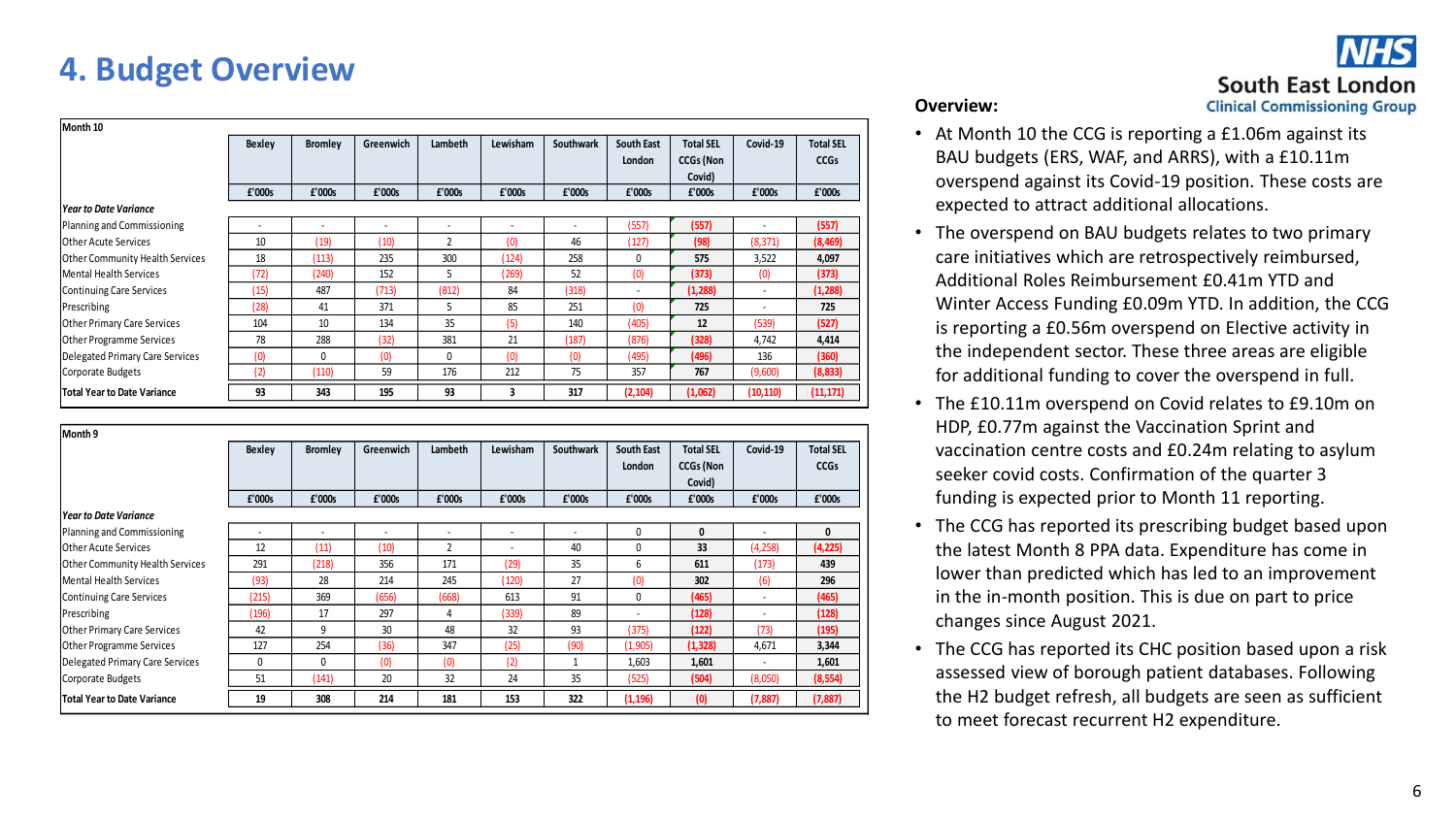### **5. Covid-19**

#### **As at Month 10:**

- The CCG is reporting year to date expenditure of £32.95m. **£24.02m of this relates to costs covered by the retrospective reimbursement funding,** put in place in response to the Covid-19 pandemic. **The amount of Covid expenditure for which reimbursement is outstanding is £10.11m.** This is summarised in the table to the right.
- The main driver to these costs is the hospital discharge programme (HDP) where £22.43m has been spent YTD. As at Month 10, the CCG has received funding of £13.33m which represents settlement in full of the H1 position. **Reimbursement of the remaining costs (£9.10m) is expected to be confirmed in time for Month 11 reporting, once NHSEI have completed their Quarter 3 validation processes.**
- The remaining areas of reimbursable spend (£1.59m) relates to the Vaccination Sprint and associated initiatives (£0.67m) and Covid Vaccination centre (£0.51m) commitments. £0.40m has been incurred on costs relating to testing asylum seekers within SEL.
- During H1 the CCG received £3.96m relating to Primary Care Covid Support. This was committed and spent in full.
- The CCG agreed at the start of the year its Covid budgets for local use. The planned expenditure for the H1 period was reviewed and signed off by the CCG's Covid Gold Command group. The identification of expenditure commitments for H1 was led by the borough teams and reflected local priorities. A similar process was undertaken for the H2 period, covering both borough led expenditure plus funding for non-NHS community service providers. The total of these budgets for the H2 period is circa £2.2m. **These budgets are breaking even both YTD and FOT.**

| Month 10 YTD | <b>Funding</b>  | Outstanding |
|--------------|-----------------|-------------|
| Spend        | <b>Received</b> | Top Up      |
| £'000s       | £'000s          | £'000s      |
|              |                 |             |

Hospital Discharge Programme Spend

Total Hospital Discharge Programme Spend **22,428 13,330 9,098**

**Local Authority Expenditure** 

CCG Expenditure **4,086 3,540 546**

Other Covid Spend **Covid Vaccination Spend Vaccination Sprint** Asylum Seekers

Total Other Covid Spend **1,587 575 1,012**

CCG Covid Funding 8,934 8,934 **-**

**70tal Covid Spend** 

| 4.086  | 3,540  | 546   |
|--------|--------|-------|
| 18,342 | 9,790  | 8,552 |
| 22,428 | 13,330 | 9,098 |

| 32,949 | 22,839 | 10,110 |
|--------|--------|--------|
|        |        |        |
| 8,934  | 8,934  |        |
|        |        |        |
| 1,587  | 575    | 1,012  |
| 404    | 165    | 239    |
| 673    | 110    | 563    |
| 510    | 300    | 210    |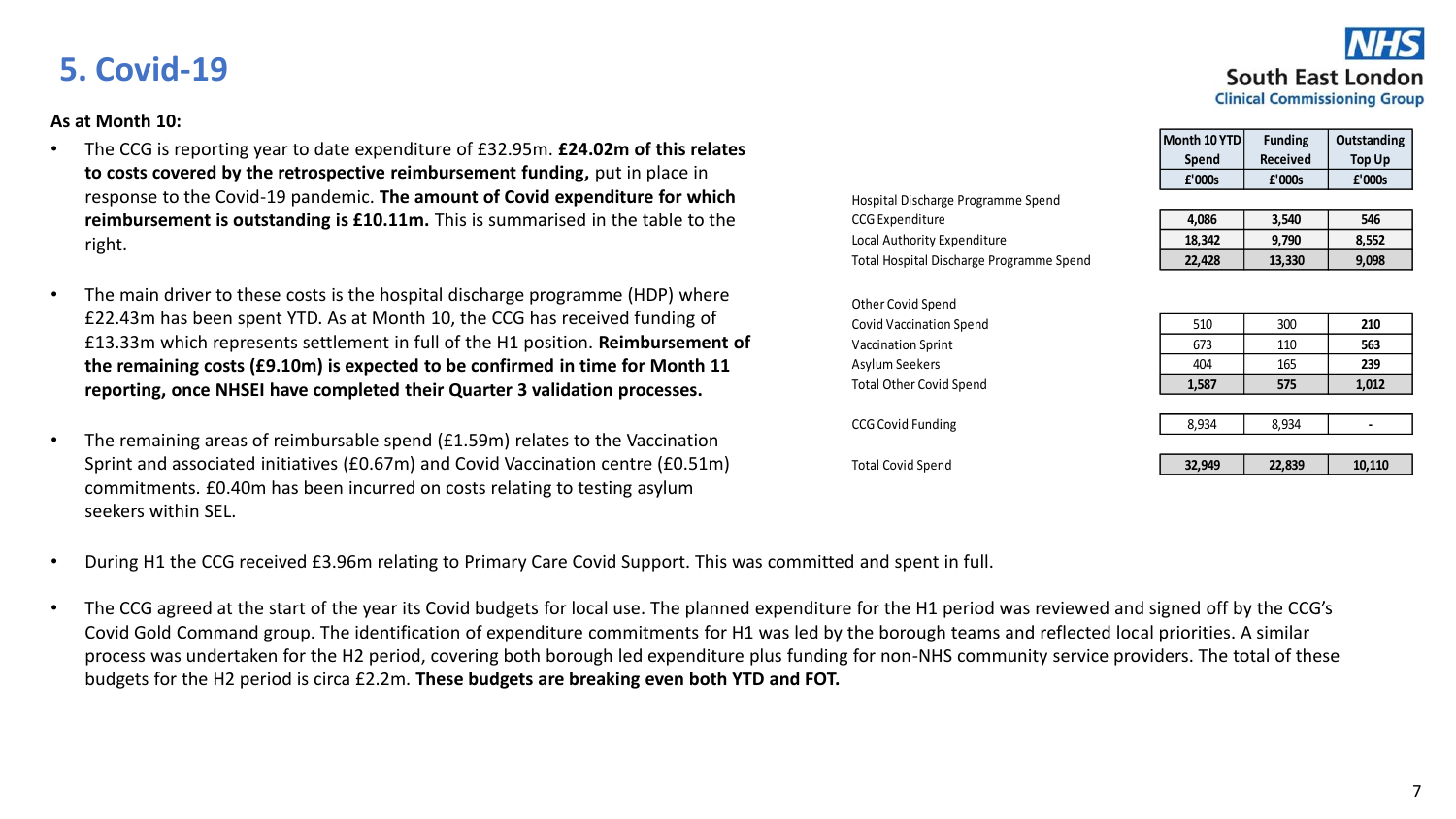### **6. Prescribing**

#### **Annual Comparison:**

|                       |             | <b>Price Change From</b> |             | <b>Activity Change From</b> |             |             |  |  |
|-----------------------|-------------|--------------------------|-------------|-----------------------------|-------------|-------------|--|--|
|                       | 2018/19 vs. | 2019/20 vs.              | 2020/21 vs. | 2018/19 vs.                 | 2019/20 vs. | 2020/21 vs. |  |  |
|                       | 2019/20     | 2020/21                  | 2021/22     | 2019/20                     | 2020/21     | 2021/22     |  |  |
| April                 | 0.3%        | 6.1%                     | 3.5%        | 0.9%                        | 0.4%        | (0.4% )     |  |  |
| May                   | 0.4%        | 5.3%                     | 3.2%        | 1.0%                        | (4.4%)      | 0.7%        |  |  |
| June                  | (0.5%)      | 6.5%                     | 2.5%        | 0.6%                        | (3.5%)      | 6.4%        |  |  |
| July                  | 2.2%        | 6.1%                     | (0.2% )     | (1.6%)                      | (3.5%)      | 1.6%        |  |  |
| August                | 2.5%        | 2.9%                     | $(0.4\%)$   | 1.4%                        | (4.9%       | 4.0%        |  |  |
| September             | 2.6%        | 4.6%                     | $(0.6\%)$   | 3.0%                        | $(2.0\%)$   | 1.6%        |  |  |
| lOctober              | 2.9%        | 5.1%                     | (2.7%)      | 0.7%                        | (3.2%)      | 1.0%        |  |  |
| <b>November</b>       | 3.4%        | 5.0%                     | (1.2%)      | (0.5%)                      | 0.5%        | 2.4%        |  |  |
| December              | 4.1%        | 4.9%                     |             | 3.3%                        | 1.3%        |             |  |  |
| January               | 2.1%        | 7.0%                     |             | (0.9%                       | (1.4% )     |             |  |  |
| February              | 3.3%        | 6.9%                     |             | $(1.1\%)$                   | $(0.2\%)$   |             |  |  |
| March                 | 9.1%        | (0.5%)                   |             | 6.7%                        | (7.3%)      |             |  |  |
| Total                 | 2.7%        | 4.9%                     |             | 1.1%                        | (2.4%)      |             |  |  |
| <b>YTD Comparison</b> | 1.8%        | 5.2%                     | 0.5%        | 0.7%                        | (2.6%)      | 2.2%        |  |  |

#### **Spend Per Day:**



#### **Overview:**

- The Month 10 prescribing position is based upon November 2021 data as the PPA information is provided two months in arrears. After the release of £1.4m as a prior year mitigation (in Month 6), the CCG is reporting a £0.73m underspend YTD.
- The CCG has now seen a reduction in price, year on year, of 1.1% since July. This reflects a reduction in drugs cost during that period, and has led to a reduced spend per day compared to that seen earlier in the year. Prices, however remain materially above the level seen pre-pandemic, with price 5.7% up when compared to 2019/20.
- Whilst activity is up year on year, activity remains below pre-pandemic levels, with the number of items prescribed being 0.5% below 2019/20 levels.
- The annual comparison table shown to the left, highlights the impact of price and activity changes by month.
- The prescribing position is being discussed on a on-going basis with the Medicine Management teams to both better understand current pressures and to identify appropriate mitigations that will best impact upon the current level of expenditure.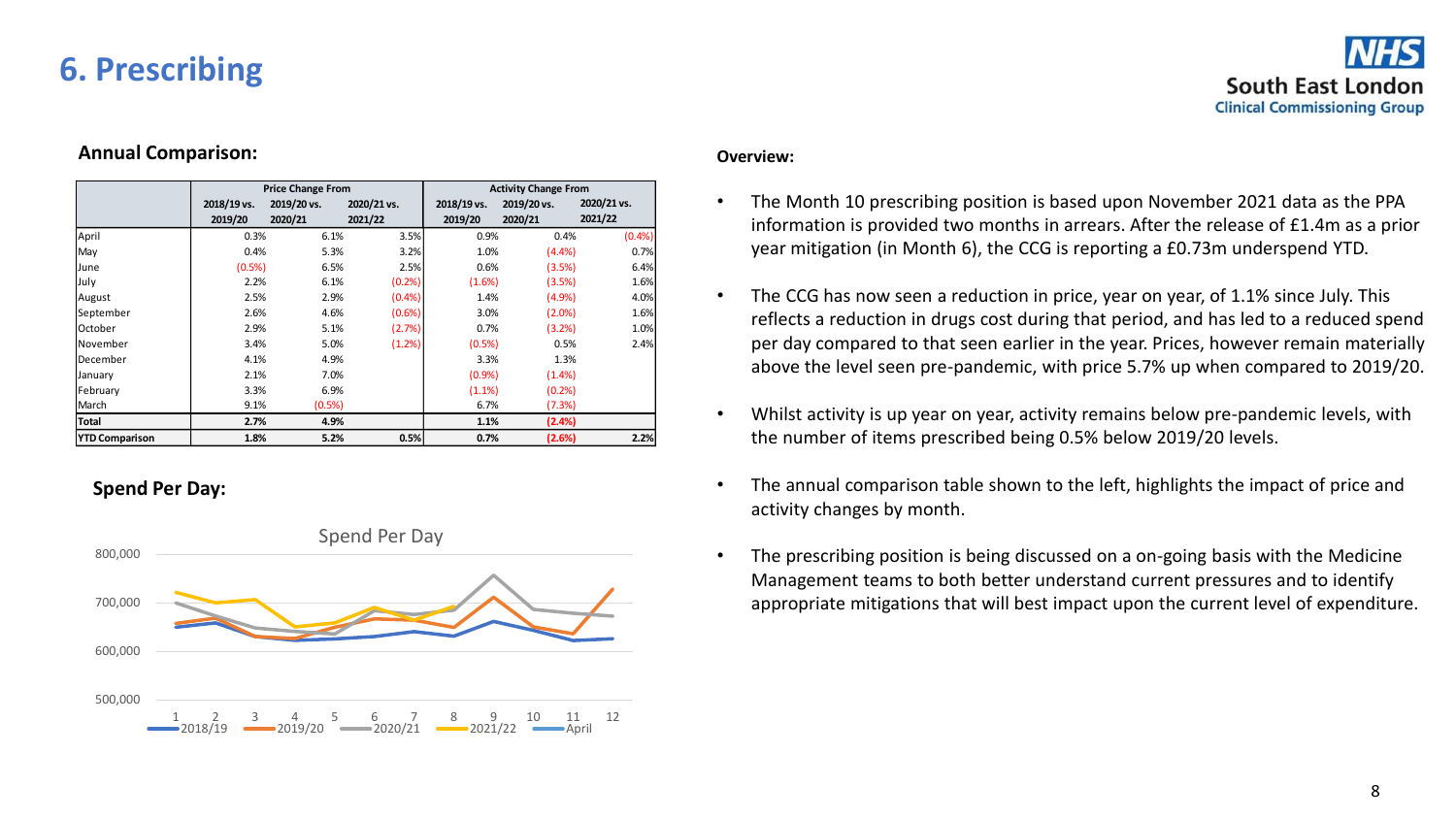#### **Overview:**

- Overall, the CCG's CHC budget has reported an overspend of £1.29m to Month 11, a £0.82m adverse movement on last month. The main driver for the change has been a review of outstanding appeals within Southwark (£0.42m), for which the CCG will need to make provision for at year end. Additionally, the Lewisham budget has been non-recurrently reduced to support expenditure elsewhere within the borough position (£0.53m). Both of these movements are non-recurrent in nature, and are partially offset by improved positions elsewhere within the CHC position.
- The borough reporting positions are built off the patient databases, risk adjusted for identified reporting issues and local adjustments.
- Whilst the overall position is a relatively minor overspend, the borough budgets were increased in H2 to reflect forecast cost pressures in the second half of the year. Whilst this is affordable within the present envelope, the position requires further work during the remainder of the year to ensure that expenditure is sustainable as we move into 2022/23.
- A detailed review of work at a borough level has indicated that further actions are needed to ensure the robustness of the patient databases on a recurrent basis.
- The CHC position will face further challenge as the system starts to 'normalise' from the impact of the various HDP programmes. HDP1 (April – August discharges) has ceased, whilst HDP3 moved funding arrangements down from 6 weeks to 4 weeks at the end of Quarter 1. These changes are expected to have an adverse impact on the underlying CHC financial position. This position is expected to become further challenged at the start of 2022/23 when the non-recurrent funding for HDP will cease.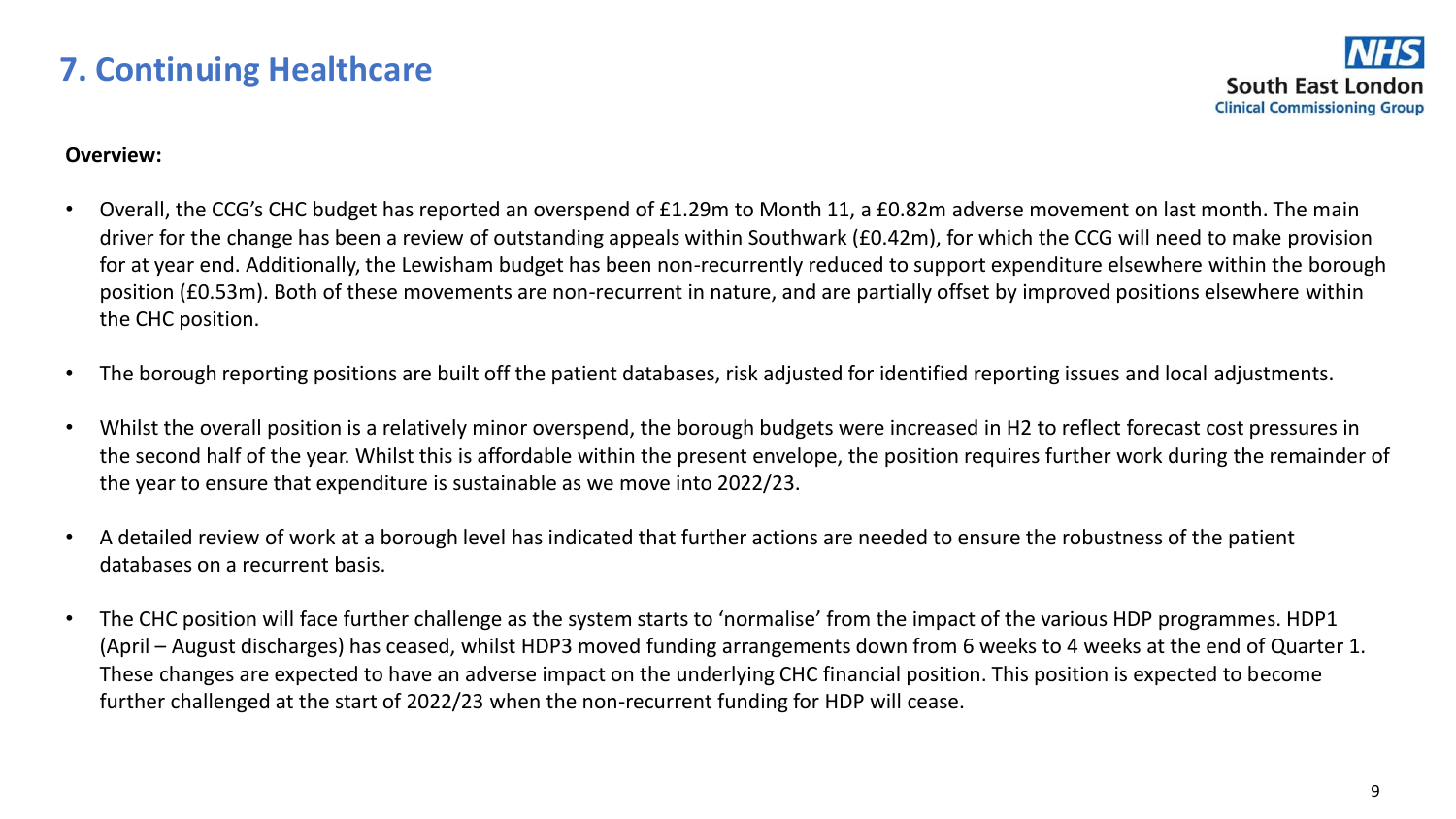### **8. Cash Position**

- The Maximum Cash Drawdown as at Month 10 after accounting for payments made on behalf of the CCG by the NHS Business Authority (largely relating to prescribing expenditure) is £3,833m.
- There was a need to draw down supplementary cash in January of £5.0m, which was less than in previous months, to cover an increase in the block payments. For February, there will be a requirement to also draw down supplementary funding to cover block payments and also the clearance of BCF invoices to local authorities.
- At Month 10, the CCG has drawn down 81.5% of the available cash compared to the budget cash figure of 83.3%. The cash not utilised represented some further allocations not yet paid out and some contingency for which payments are to be paid in February. The CCG expects to utilise its cash limit by the year end.

| 72Q- Annual Cash Drawdown<br>Requirement for 2020/21 | 2021/22<br>AP10 - JAN 22 | 2021/22<br>AP9 - DEC 21 | 2021/22<br>Month on month<br>movement | <b>Cash Drawdown</b> | Draw down<br>£000s | Draw down<br>£000s | Monthly Main Supplementary Cumulative Draw<br>down £000s | <b>CCG cash</b><br>requirement<br>% | Proportion of KPI - 1.25% or<br>less of main<br>drawdown<br>£000s | Month end<br>bank balance<br>£000s | Percentage of<br>cash balance<br>to main draw |
|------------------------------------------------------|--------------------------|-------------------------|---------------------------------------|----------------------|--------------------|--------------------|----------------------------------------------------------|-------------------------------------|-------------------------------------------------------------------|------------------------------------|-----------------------------------------------|
|                                                      | £000s                    | £000s                   | £000s                                 | Apr-21               | 272,000            | 20,000             | 292,000                                                  | 7.62%                               | 3,400                                                             | 782                                | 0.29%                                         |
| <b>CCG ACDR</b>                                      | 4,027,617                | 4,015,668               | 11,950                                | May-21               | 273,000            | 2,000              | 567,000                                                  | 14.79%                              | 3,413                                                             | 192                                | 0.07%                                         |
|                                                      |                          |                         |                                       | Jun-21               | 283,000            | 41,000             | 891,000                                                  | 23.24%                              | 3,538                                                             | 1,236                              | 0.44%                                         |
| Capital allocation                                   |                          |                         |                                       | Jul-21               | 295,000            | 10,000             | 1,196,000                                                | 31.20%                              | 3,688                                                             | 1.782                              | 0.60%                                         |
| Less:                                                |                          |                         |                                       | Aug-21               | 302,000            | 28,000             | 1,526,000                                                | 39.81%                              | 3,775                                                             | 249                                | 0.08%                                         |
| <b>Prescription Pricing Authority</b>                | (190, 675)               | (172, 196)              | (18, 479)                             | Sep-21               | 295,000            | 36,000             | 1,857,000                                                | 97.80%                              | 3,688                                                             | 2,595                              | 0.88%                                         |
| Other Central / BSA payments-                        |                          |                         |                                       | Oct-21               | 290,000            | 21,000             | 2,168,000                                                | 56.55%                              | 3,625                                                             | 1,986                              | 0.68%                                         |
| <b>HOT</b>                                           | (1, 817)                 | (1,644)                 | (173)                                 | Nov-21               | 292,000            | 18,500             | 2,478,500                                                | 64.65%                              | 3,650                                                             | 1,160                              | 0.40%                                         |
| Pension uplift 6.3%                                  | (1,829)                  |                         | (1,829)                               | Dec-21               | 280,000            | 20,000             | 2,778,500                                                | 72.48%                              | 3,500                                                             | 766                                | 0.27%                                         |
|                                                      |                          |                         |                                       | Jan-22               | 305,000            | 5,000              | 3,088,500                                                | 80.57%                              | 3,813                                                             | 321                                | 0.11%                                         |
| Add back PCSE System Error                           | 238                      | 238                     |                                       | Feb-22               | 340,000            | 30,000             | 3,458,500                                                | 90.22%                              | 4,250                                                             |                                    |                                               |
|                                                      |                          |                         |                                       | Mar-22               | 375,000            |                    | 3,833,500                                                | 100.00%                             | 4,688                                                             |                                    |                                               |
| <b>Remaining Cash limit</b>                          | 3,833,534                | 3,842,065               | (8, 531)                              |                      | 3,602,000          | 231,500            |                                                          |                                     |                                                                   |                                    |                                               |

• The cash KPI has been achieved in all months so far this year, showing continued successful management of the cash position by the CCG's finance team and CSU to achieve the target cash balance.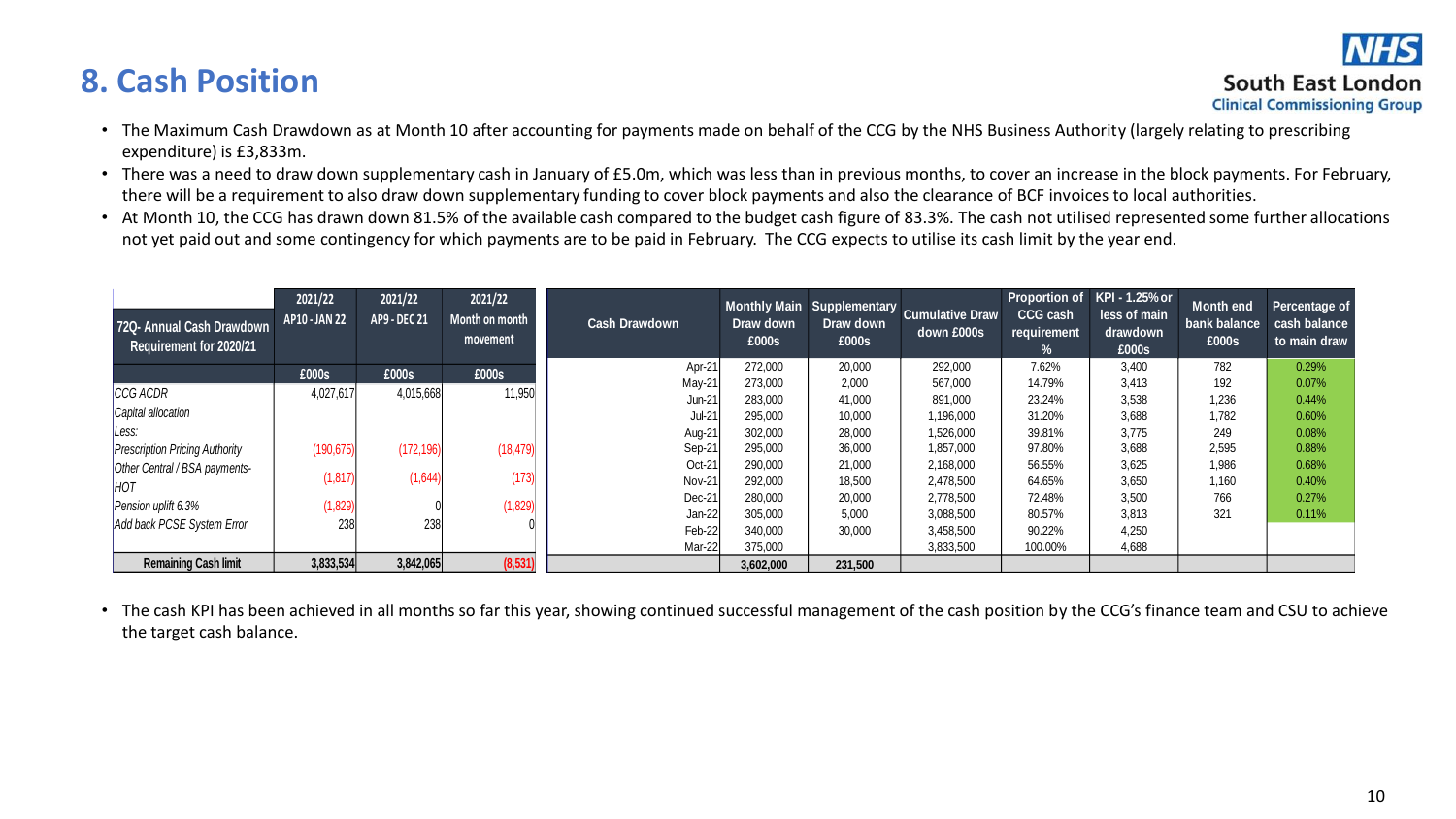# **9. Better Practice Payments Code (BPPC)**

- Under the BPPC, CCGs are expected to pay 95% of all creditors within 30 days of the receipt of invoices. This is measured in terms of the total value of invoices and the number of invoices by count. To date the CCG has met the target cumulatively on both value and count by NHS and non NHS and therefore the target is green on all cumulative aspects. It is similarly expected that this target will be met in full at the end of the year. All in month targets were also met.
- Due to the Covid-19 impact, NHSE/I has requested that all NHS organisations should during this time strive to pay creditors within 7 days to provide assurance on cash flows for organisations at this difficult time. This has obviously assisted in achieving good BPPC performance.

|                                                                                                                                | 2021/22              |                    | 2021/22        |                     |  | 2021/22          |                        | 2020/21          |                        |
|--------------------------------------------------------------------------------------------------------------------------------|----------------------|--------------------|----------------|---------------------|--|------------------|------------------------|------------------|------------------------|
|                                                                                                                                | <b>AP10 - JAN 22</b> |                    |                | <b>AP9 - DEC 21</b> |  | Year to date     |                        | <b>Outturn</b>   |                        |
|                                                                                                                                | <b>Number</b>        | £000               | <b>Number</b>  | £000                |  | <b>Number</b>    | £000                   | <b>Number</b>    | £000                   |
| Non-NHS Payables:                                                                                                              |                      |                    |                |                     |  |                  |                        |                  |                        |
| Total Non-NHS trade invoices paid in the month                                                                                 | 3,718                | 66,420             | 4,294          | 65,118              |  | 46694            | 662,253                | 49,774           | 811,200                |
| Total Non-NHS trade invoices paid within target                                                                                | 3,545                | 64,514             | 4,209          | 63,916              |  | 45246            | 647,512                | 48,515           | 793,064                |
| Percentage of non-NHS trade invoices paid within target                                                                        | 95.3%                | 97.1%              | 98.0%          | 98.2%               |  | 96.9%            | 97.8%                  | 97.5%            | 97.8%                  |
| NHS Payables:                                                                                                                  |                      |                    |                |                     |  |                  |                        |                  |                        |
| Total NHS trade invoices paid in the month                                                                                     | 61                   | 248,108            |                | 251<br>240,059      |  | 1327             | 2,444,528              | 5,299            | 2,427,869              |
| Total NHS trade invoices paid within target                                                                                    | 58                   | 248,104            |                | 240<br>239,987      |  | 1292             | 2,444,396              | 5,250            | 2,427,166              |
| Percentage of NHS trade invoices paid within target                                                                            | 95.1%                | 100.0%             | 95.6%          | 100.0%              |  | 97.4%            | 100.0%                 | 99.1%            | 100.0%                 |
| Combined non NHS and NHS:<br>Total Non-NHS trade invoices paid in the month<br>Total Non-NHS trade invoices paid within target | 3,779<br>3,603       | 314,527<br>312,617 | 4,545<br>4,449 | 305,176<br>303,903  |  | 48,021<br>46,538 | 3,106,781<br>3,091,908 | 55,073<br>53,765 | 3,239,069<br>3,220,230 |
| Percentage of all trade invoices paid within target                                                                            | 95.3%                | 99.4%              | 97.9%          | 99.6%               |  | 96.9%            | 99.5%                  | 97.6%            | 99.4%                  |